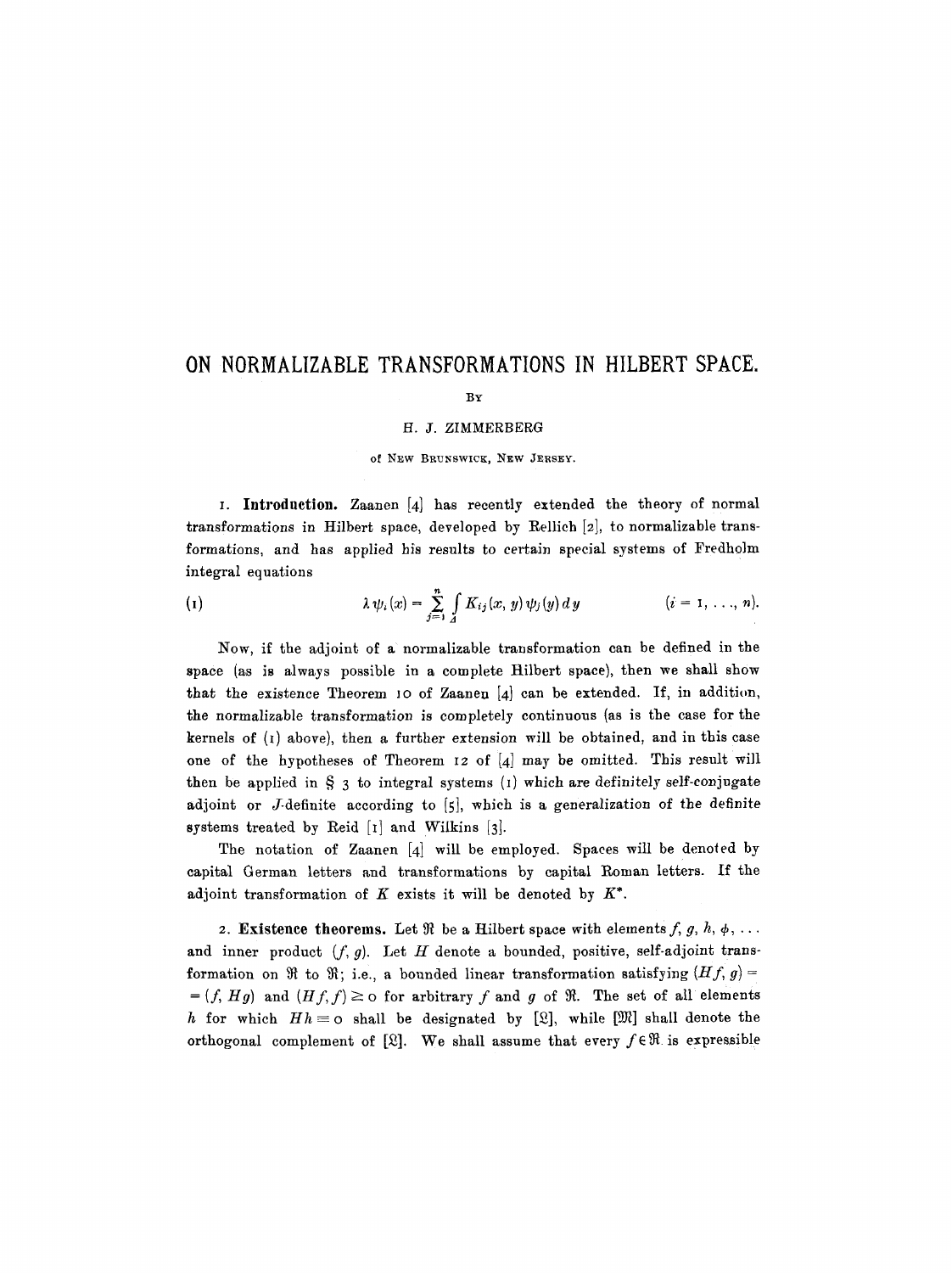86 H.J. Zimmerberg.

in the form  $f = g + h$ , where  $g \in [\mathfrak{M}]$  and  $h \in [\mathfrak{L}]$ , the projection of f on  $[\mathfrak{M}]$  being denoted by  $Ef = g$ . The bounded linear transformations K and  $\tilde{K}$  are termed *H-adjoint* by Zaanen [4] when  $(HKf, g) = (Hf, \tilde{K}g)$  for arbitrary f and g of  $\Re$ . If, in addition,  $H K \tilde{K} = H \tilde{K} K$ , the transformation K is defined to be *normalizable.* It is to be noted that when  $\Re$  is a complete Hilbert space, the above decomposition of its elements always exists and, moreover, the condition for Hadjointness is equivalent to  $HK = \tilde{K}^*H$  or  $H\tilde{K} = K^*H$ .

**Theorem 2.1.** Let  $\Re$  be a Hilbert space in which the adjoint  $K^*$  of a bounded, linear, normalizable transformation K is defined. If  $H K \neq o$  and the transforma*tion EK is completely continuous, then K\* has at least one characteristic value*  $\neq$  0.

Under the above hypotheses it follows from Theorem IO of Zaanen [4] that there exists a  $\mu_1 \neq o$  with a corresponding nonzero element  $\phi_1$  such that  $\mu_1 \phi_1 = E K \phi_1$ ,  $\bar{\mu}_1 \phi_1 = E \tilde{K} \phi_1$ . Consequently,  $\bar{\mu}_1 H \phi_1 = H E \tilde{K} \phi_1 = H \tilde{K} \phi_1 =$  $=K^*H\phi_1$ . Moreover,  $H\phi_1 \neq 0$  as  $EK\phi_1 \in [\mathfrak{M}]$ , and, therefore,  $\phi_1 \in [\mathfrak{M}]$ . Thus the transformation K\* possesses the characteristic value  $\bar{\mu}_1 \neq 0$  with corresponding characteristic element  $H\phi_1$ . Furthermore, if  $\tilde{K}^*$  exists, it readily follows that this transformation  $\tilde{K}^*$  possesses the characteristic value  $\mu_1 \neq 0$  with corresponding characteristic element  $H\phi_1$ .

Corollary 1. Let  $\Re$  be a complete Hilbert space in which the bounded linear *transformation* K is normalizable. If  $H K \neq o$  and  $E K$  is completely continuous, *then*  $K^*$  *has at least one characteristic value*  $\neq$  0.

**Corollary 2.** Let  $\Re$  be a complete Hilbert space in which the bounded linear *transformation* K is completely continuous and normalizable. If  $H K \neq o$  then K *possesses at least one characteristic value*  $\neq$  0.

Furthermore, it is to be noted that Theorems 5 and II of Zaanen [4] may be extended in an entirely analogous manner to yield existence theorems similar to those above for the transformations K and  $\tilde{K}$  rather than for  $EK$  and  $E\tilde{K}$ .

3. Definite integral systems.<sup>1</sup> Following the notation of Zaanen [4,  $\S$  14] let  $\mathcal{A} \equiv [a_1, b_1; \ldots; a_m, b_m]$  be an interval in m-dimensional Euclidean space, the point  $(x_1, \ldots, x_m)$  be denoted by x and the complete Hilbert space of all func-

<sup>&</sup>lt;sup>1</sup> The results of this section have also been independently derived by W. T. REID in a recent study of completely continuous symmetrizable transformations in Hilbert space.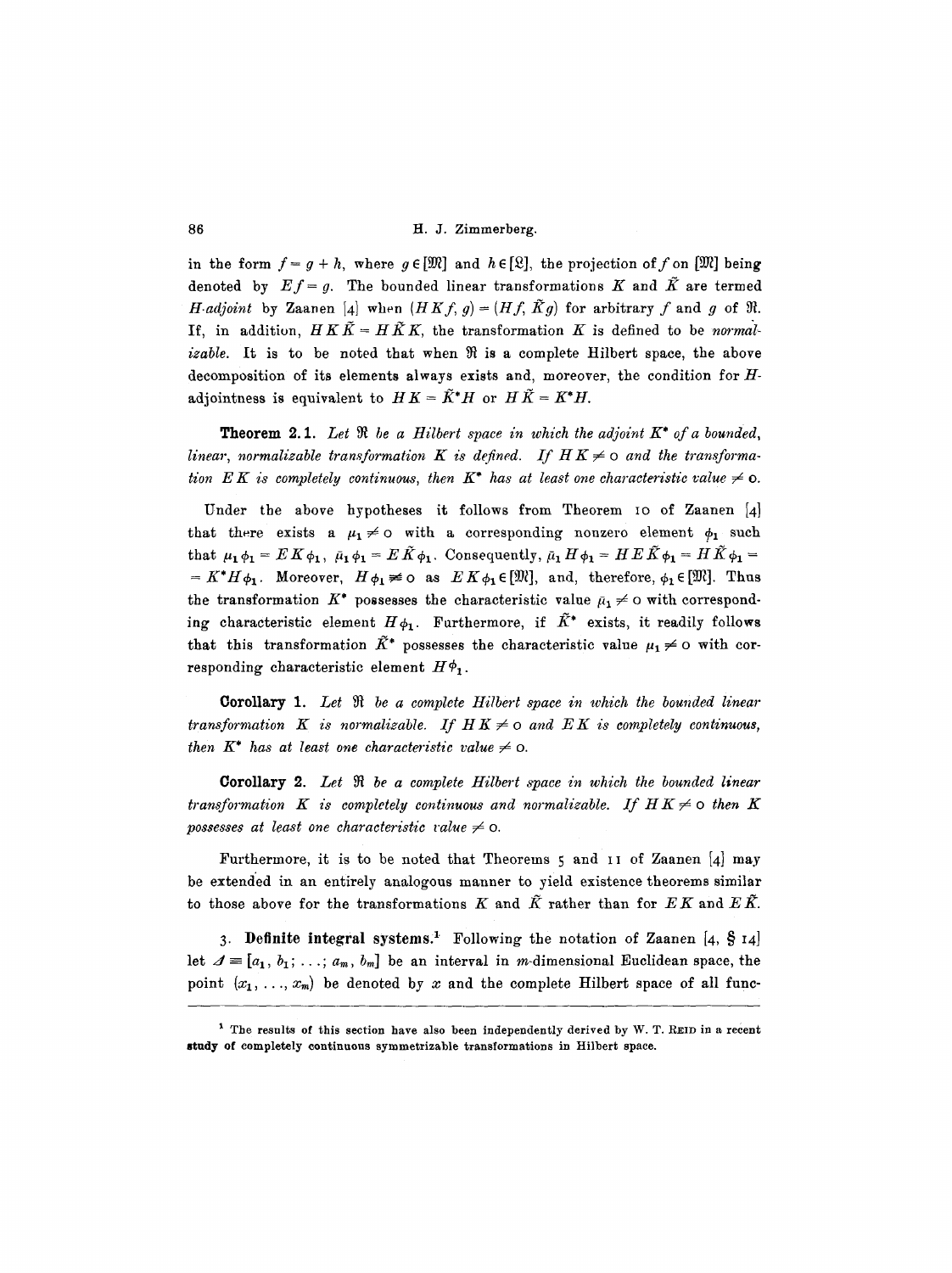tions  $f(x)$  for which  $|f(x)|^2$  is Lebesgue integrable by  $L_n^{(m)}$ . Let  $\Delta \times \mathcal{A}$  denote the interval  $[a_1, b_1; \ldots; a_m, b_m: a_1, b_1; \ldots; a_m, b_m]$  in 2m-dimensional Euclidean space, and let  $L_{2}^{(2m)}$  represent the space of all functions  $f(x, y)(x, y \in \mathcal{A})$ , for which  $|f(x, y)|^2$  is Lebesgue integrable over  $\Delta \times \Delta$ . The space under consideration in this section is the space  $[L_2^{(m)}]^{(n)}$ , the complete Hilbert space of all elements  ${f} \equiv {f_1, f_2, ..., f_n},~f_i \in L_2^{(m)}$   $(i = 1, ..., n)$ .

For the integral systems (1) with matrix kernel  $K(x, y) = ||K_{ij}(x, y)||$  it will be assumed that *there exists a matrix*  $S(x) \equiv ||S_{ij}(x)||$  each of whose elements  $is$  bounded and measurable in  $\Lambda$ , such that

 $(H_0)$   $\sum\limits_{j=1}S_{ij}(x)\psi_j(x) \neq 0$  for all  $i$   $(i = 1, ..., n)$  for any non-trivial set of solu*tions*  $\psi_1(x), \ldots, \psi_n(x)$  of (i).

 $(H_1)$  *S(x) is a hermitian matrix almost everywhere in*  $\Delta$ *.* 

 $(H_2)$   $K_1(x, y) \equiv S(x) K(x, y)$  is a hermitian matrix almost everywhere in  $\Delta \times \Delta$ .

An integral system (I) is termed *definitely self conjugate adjoint* with respect to a matrix  $S(x)$  in case  $(H_0)$ ,  $(H_1)$ ,  $(H_2)$  and the following condition are satisfied with this matrix (see  $[5, \S 3]$ ):

 $(H_3)$   $S(x)$  is of positive type in  $\Lambda$ .

Now, for a definitely self-conjugate adjoint integral system  $(i)$  the transformation K in  $[L_2^{(m)}]^{(n)}$  defined by  $\{g\} = K\{f\}$ , where

$$
g_i(x) = \sum_{j=1}^n \int_{A} K_{ij}(x, y) f_j(y) dy \qquad (i = 1, ..., n),
$$

is completely continuous and normalizable relative to the transformation  $H$  defined by  $\{ h \} = H \{ f \}$ , where  $h_i(x) = \sum_{j=1} S_{ij}(x) f_j(x)$   $(i = 1, ..., n)$ . Zaanen [4, p. 239] has obtained an existence theorem for such definite integral systems (1) for which the matrix kernel is of the form  $K(x, y) \equiv A(x, y) S(y)$ . However, from Corollary 2 to Theorem 2.1 above it follows that the condition  $H\{f\} = \infty$  implying that  $K\{f\} = 0$ , which automatically holds if  $K(x, y) \equiv A(x, y)S(y)$ , need no longer be assumed for general kernels of definitely self-conjugate adjoint systems  $(1)$ .

**Theorem 3.1.** *If*  $K_{1ij}(x, y) \neq 0$  on a set of positive measure in  $A \times A$  for at *least one of the elements of the matrix*  $K_1(x, y)$  of a definitely self-conjugate adjoint